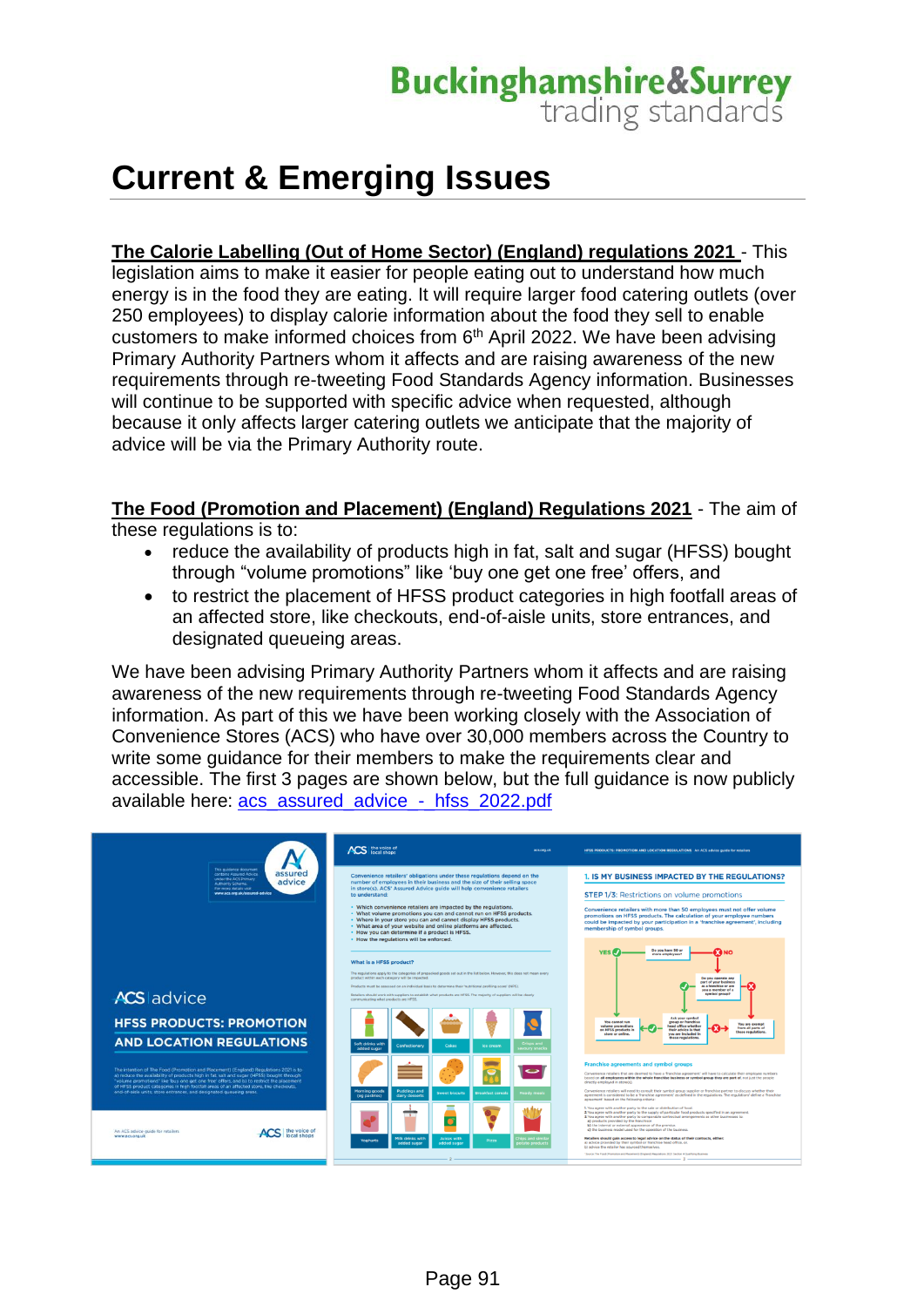As this legislation affects a wide range of businesses, as well as responding to requests for advice we will also be talking to businesses as we visit them for other reasons to raise awareness and ensure they are considering how they will comply when it is in force.

**Major Changes to Online Safety Bill to tackle scams and fraud:** After a major campaign on the issue of online harms the Department for Digital, Culture, Media and Sport have recently published proposals to extend the scope of the draft Online Safety Bill.

Under the new proposals social media sites and search engines will be forced to stamp out fraudsters and scammers on their platforms.

A new legal duty will be added to the Online Safety Bill requiring the largest and most popular social media platforms and search engines to prevent paid-for fraudulent adverts appearing on their services.

The change will improve protections for internet users from the potentially devastating impact of fake ads, including where criminals impersonate celebrities or companies to steal people's personal data, peddle dodgy financial investments or break into bank accounts.

Companies will need to put in place proportionate systems and processes to prevent (or minimise in the case of search engines) the publication and/or hosting of fraudulent advertising on their service and remove it when they are made aware of it.

It will mean companies have to clamp down on ads with unlicensed financial promotions, fraudsters impersonating legitimate businesses and ads for fake companies. It includes 'boosted' social media posts by users which they pay to have promoted more widely.

The regulator Ofcom will set out further details on what platforms will need to do to fulfil their new duty in codes of practice. This could include making firms scan for scam adverts before they are uploaded to their systems, measures such as checking the identity of those who wish to publish advertisements, and ensuring financial promotions are only made by firms authorised by the Financial Conduct Authority (FCA).

Ofcom will oversee whether companies have adequate measures in place to fulfil the duty, but will not assess individual pieces of content, in keeping with the approach taken in the rest of the bill. It will have the power to hold companies to account by blocking their services in the UK or issuing heavy fines of up to £18 million or ten per cent of annual turnover.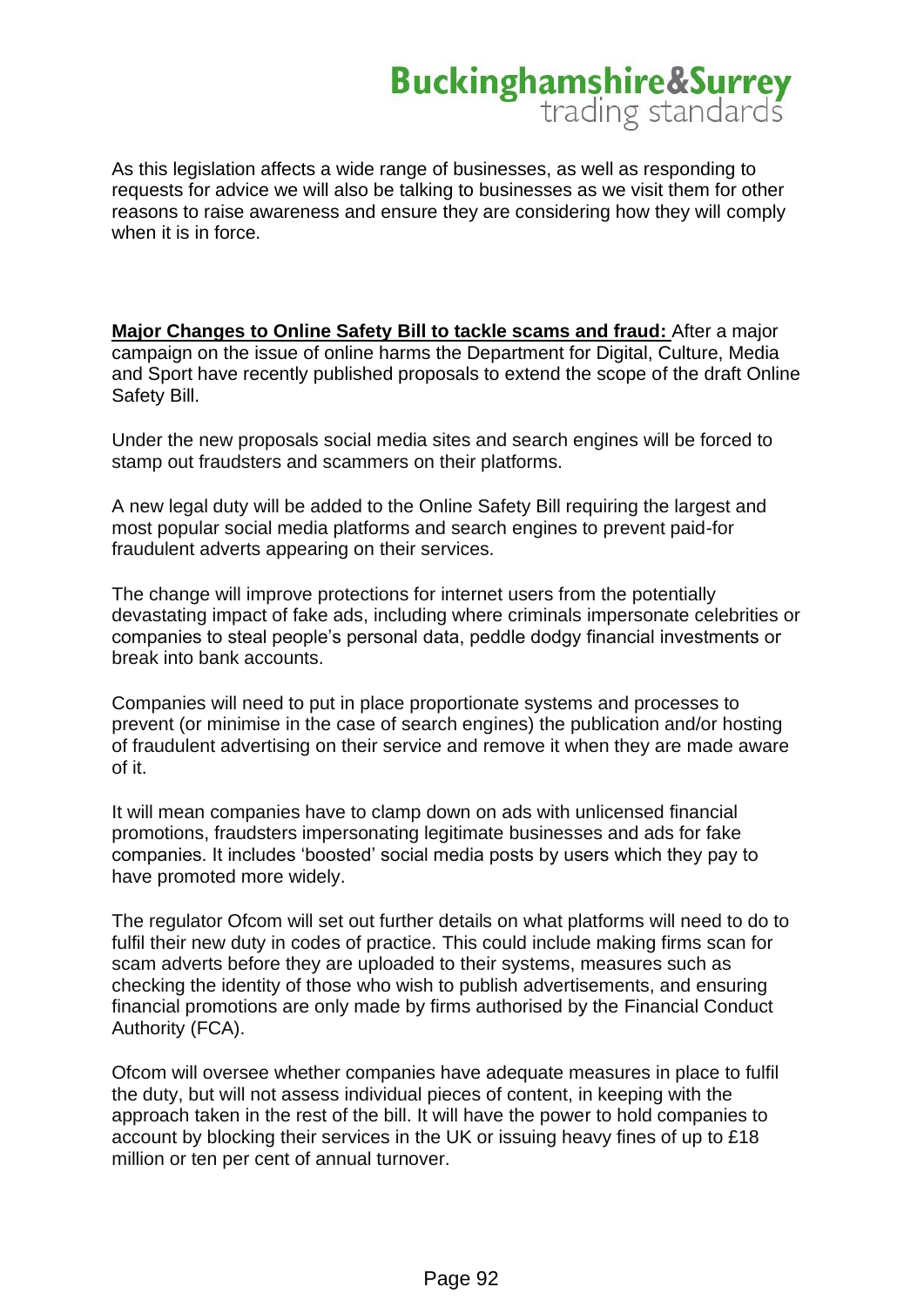**Brexit Benefits** – In January the Government published a Policy paper entitled "The benefits of Brexit" stating that "this policy document sets out how the UK is capitalising on the benefits of Brexit and how the government will use its new freedoms to transform the UK into the best regulated economy in the world." [The](https://assets.publishing.service.gov.uk/government/uploads/system/uploads/attachment_data/file/1054643/benefits-of-brexit.pdf)  [Benefits of Brexit: How the UK is taking advantage of leaving the EU](https://assets.publishing.service.gov.uk/government/uploads/system/uploads/attachment_data/file/1054643/benefits-of-brexit.pdf)  [\(publishing.service.gov.uk\)](https://assets.publishing.service.gov.uk/government/uploads/system/uploads/attachment_data/file/1054643/benefits-of-brexit.pdf)

Under "achievements so far" it included the following that are of relevance to Trading Standards Services:

- *Reviewing the EU ban on imperial markings and sales. This will give businesses and consumers more choice over the measurements they use. Imperial units like pounds and ounces are widely valued in the UK and are a core part of many people's British identity.*
- *Enabling businesses to use a crown stamp symbol on pint glasses. The Crown Stamp is a proud emblem of our heritage that people remain fond of. We have begun the process of allowing it to be used once again, a fitting tribute to Her Majesty's Platinum Jubilee.*

In relation to the Crown Stamp on pint glasses, it should be noted that selling by pints has always been allowed, and similarly the use of the crown stamp was never banned. It could always have appeared alongside other European marks.

In February this policy paper was followed up with an announcement of a study of the economic impacts of reintroducing imperial markings.

As the Local Authority Service responsible for Weights and Measures, Trading Standards are keen to be consulted as part of this study so that the costs and practical implications including those relating to enforcement can be taken into account.

It should be noted that whilst it has continued to be possible for a consumer to request products by an imperial measure the legal selling unit is currently in metric and therefore there will be a cost to the Local Authority if this were to change. Costs would be incurred for purchasing and maintaining new imperial local and working standard weight measures. It is also worth noting the increased potential for consumer confusion and increased difficulties in price comparison should imperial units be used instead of metric units. Most residents will have never used imperial units other than in very limited circumstances (for beer sales or road distances for example) and have never been taught about them. There are also likely to be increased costs for businesses.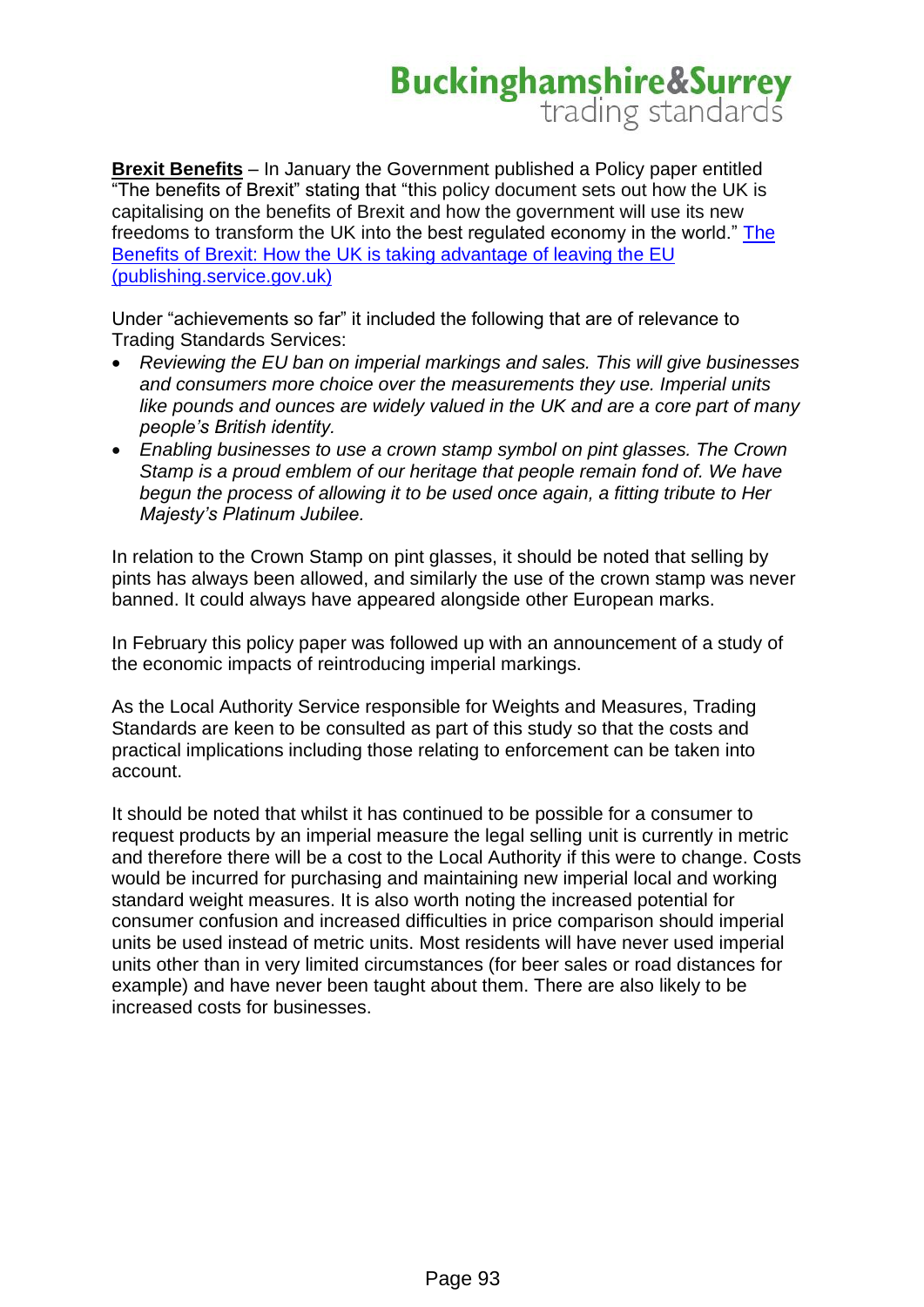**Levelling Up** - Recently the Government published the "Levelling Up" white paper.

[Levelling Up the United Kingdom: Executive Summary \(publishing.service.gov.uk\)](https://assets.publishing.service.gov.uk/government/uploads/system/uploads/attachment_data/file/1052046/Executive_Summary.pdf)

There are several areas that are directly relevant to Trading Standards but no specific mentions or direct references. The sections on net zero, local empowerment, community and finance; and improving safety and tackling crime all have some relationship to the work of Trading Standards including in supporting the growth agenda.

The 'Net Zero' Section talks about new infrastructure and technologies and their potential to benefit disproportionately less well performing parts of the UK. However there is nothing on the importance of clear standards, effective market regulation, consumer confidence, or the risks from rogue traders, scams or "green washing" deceiving consumers and undermining the shift to a more sustainable future.

There are sections on local empowerment, community, finance etc which would normally link to the wider local growth agenda in which Trading Standards does have an important role in ensuring a well functioning economy, ensuring consumer confidence, enabling fair competition and providing support and advice to business but those roles are not specifically recognised.

There is a general section on improving safety and tackling crime but the focus is drugs, serious violence and Antisocial Behaviour. There is a reference to a new legal duty in the Police, Crime and Sentencing Bill to make agencies in Violence Reduction Units work together.

**Public Accounts Committee (PAC) Report – Protecting Consumers from Unsafe Products:** The Public Accounts Committee considered the National Audit Office report into product safety and on 30 September 2021 they published their report. The Government published their response in December 2021 The two key issues relating to Trading Standards and the Government responses are summarised below.

**PAC recommendation**: The Office for Product Safety and Standards (OPSS) should work with the Department and other parts of government to ensure the regulatory system is better coordinated. In particular, it should engage with the Department for Levelling Up Housing and Communities (DLUHC) and other relevant departments to address concerns around the long-term sustainability of the Trading Standards workforce.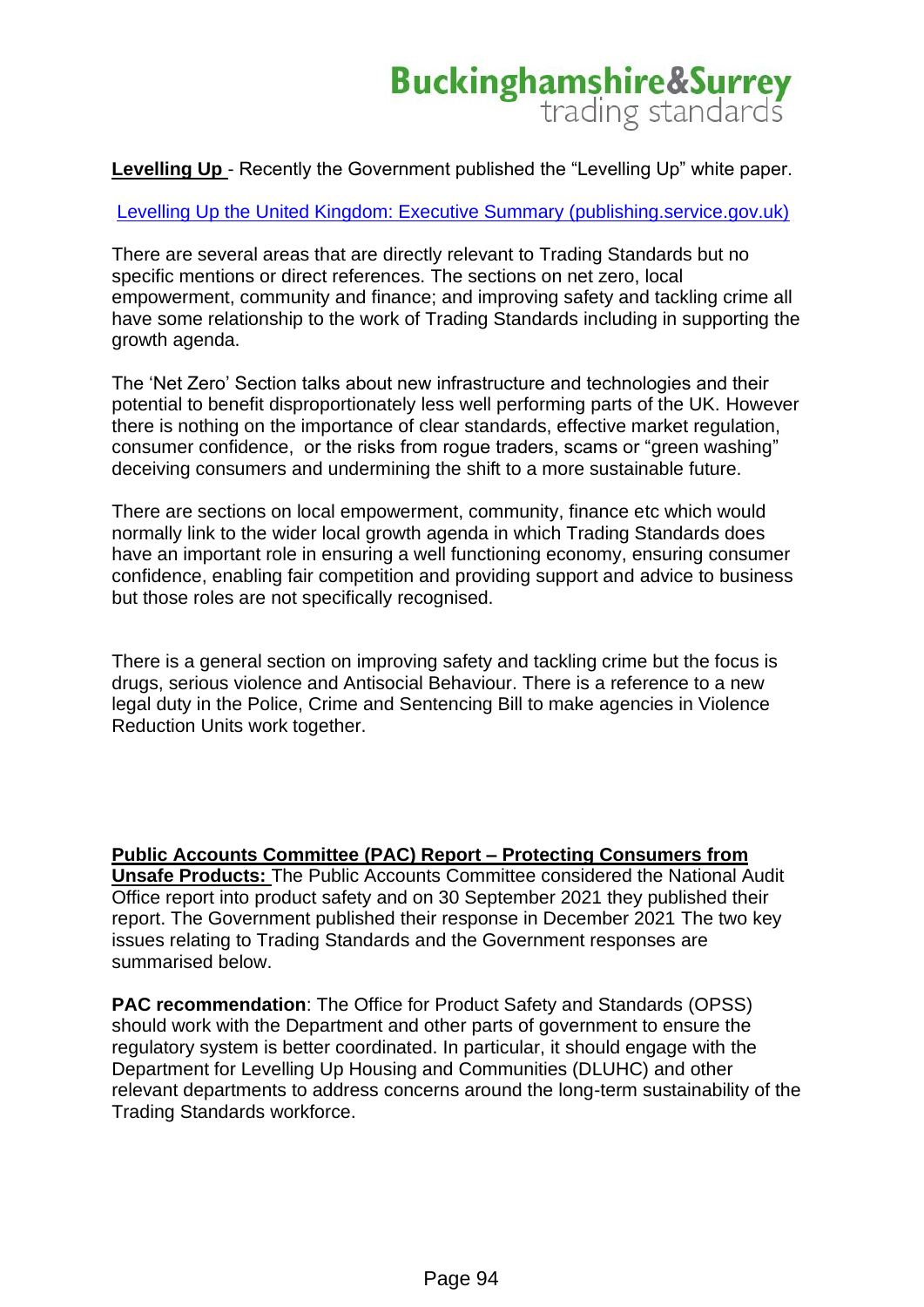#### **Summarised Response**

OPSS recognises the fundamental role that local Trading Standards services play in product safety regulation and the importance of attracting new people into the profession. OPSS provides national capability to supplement and enhance the effectiveness of local authority enforcement activity and engages with local authorities and Trading Standards bodies and their views and feedback inform OPSS' delivery. OPSS also supports Trading Standards through funding testing laboratories, training, national co-ordination and intelligence such as the Product Safety Database.

OPSS is currently clarifying its offer to Trading Standards to facilitate greater understanding and cooperation.

OPSS was instrumental in the development of a new Regulatory Compliance Officer apprenticeship with partners.

BEIS currently provides £12 million funding to National Trading Standards and £1.25 million to Trading Standards Scotland per annum to add specialist expertise and to support trading standards to enforce cases that stretch beyond local boundaries.

Local authority regulatory services are funded from each local authority's budget, in line with local decision-making, but OPSS will continue to inform central government discussions on maintaining the effectiveness of Trading Standards Services.

**PAC recommendation:** The Department and OPSS should evaluate the regulatory resource needed for the future of the regulatory regime. This should reflect the impacts of product checks at the UK border, the OPSS's new duties on construction products and the loss of resource at local Trading Standards services.

#### **Summarised Response**

OPSS provided £1.45 million for checks at key UK ports and borders for national product safety risks last year. OPSS will continue to work with local authorities, ports and border staff to address national product safety risks.

Department for Levelling Up, Housing and Communities is providing dedicated resource to specifically fund OPSS' construction products activity. As the national regulator for construction products, OPSS will continue to support local authorities and Trading Standards with competency and capability assistance as well as funding for their work on product safety